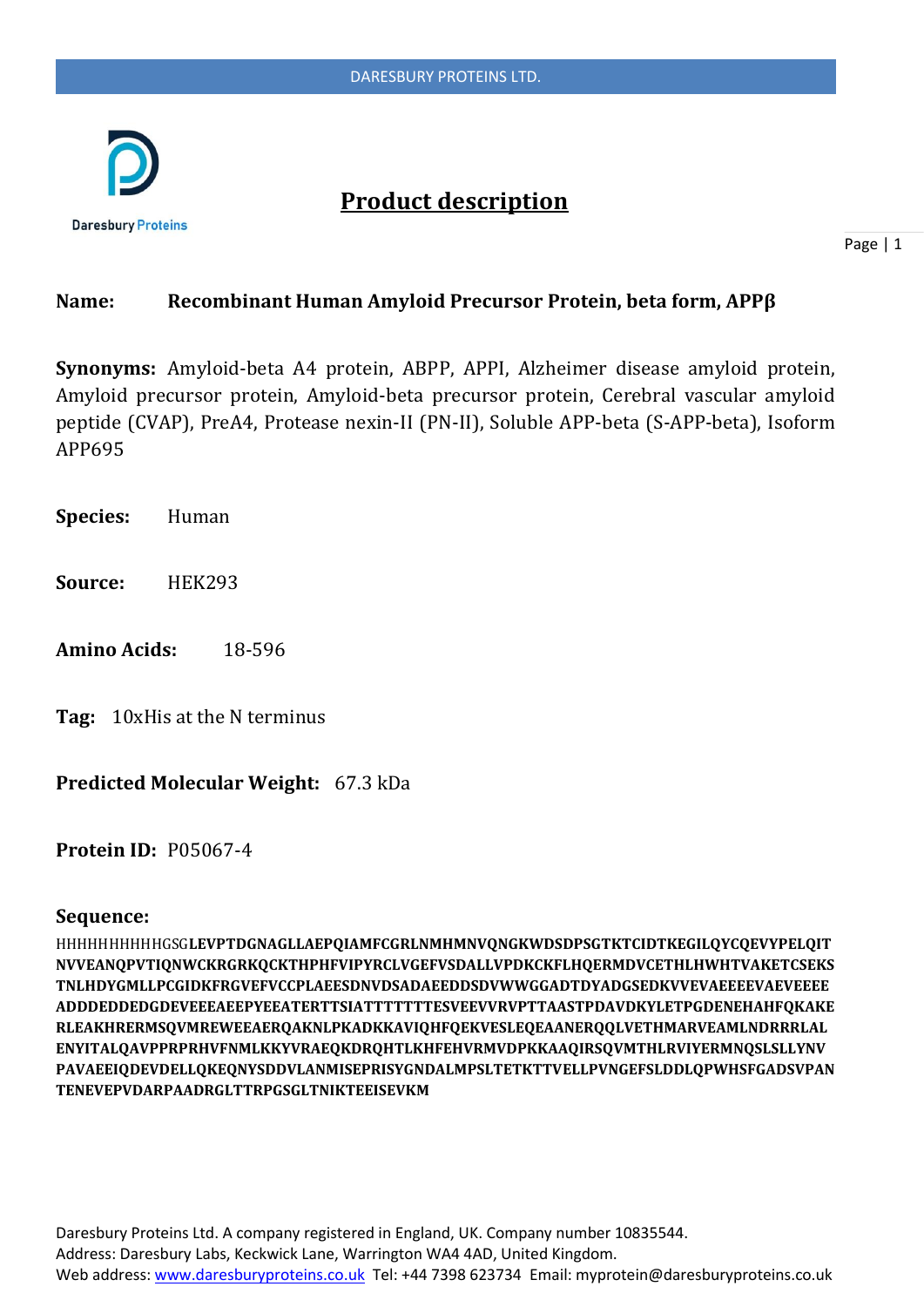## **Product specifications**

#### **Estimated Molecular Weight, SDS-PAGE:** ≈ 95 kDa

**Grade & Purity:** >95% as estimated by SDS-PAGE stained with Instant Blue Stain (Expedeon).

Page | 2



Endotoxins: Less than  $0.1$  ng/ $\mu$ g (1 IEU/ $\mu$ g), as measured by LAL method.

**Formulation:** PBS 20% Glycerol

## **Shipping**

Product is shipped either on dry or wet ice. Upon receipt, store at -20°C to -70°C.

## **Product application and Storage**

**Storage:** The protein should be stored at -20°C to -70°C preferably in small aliquots to avoid repeated freeze-thaw cycles.